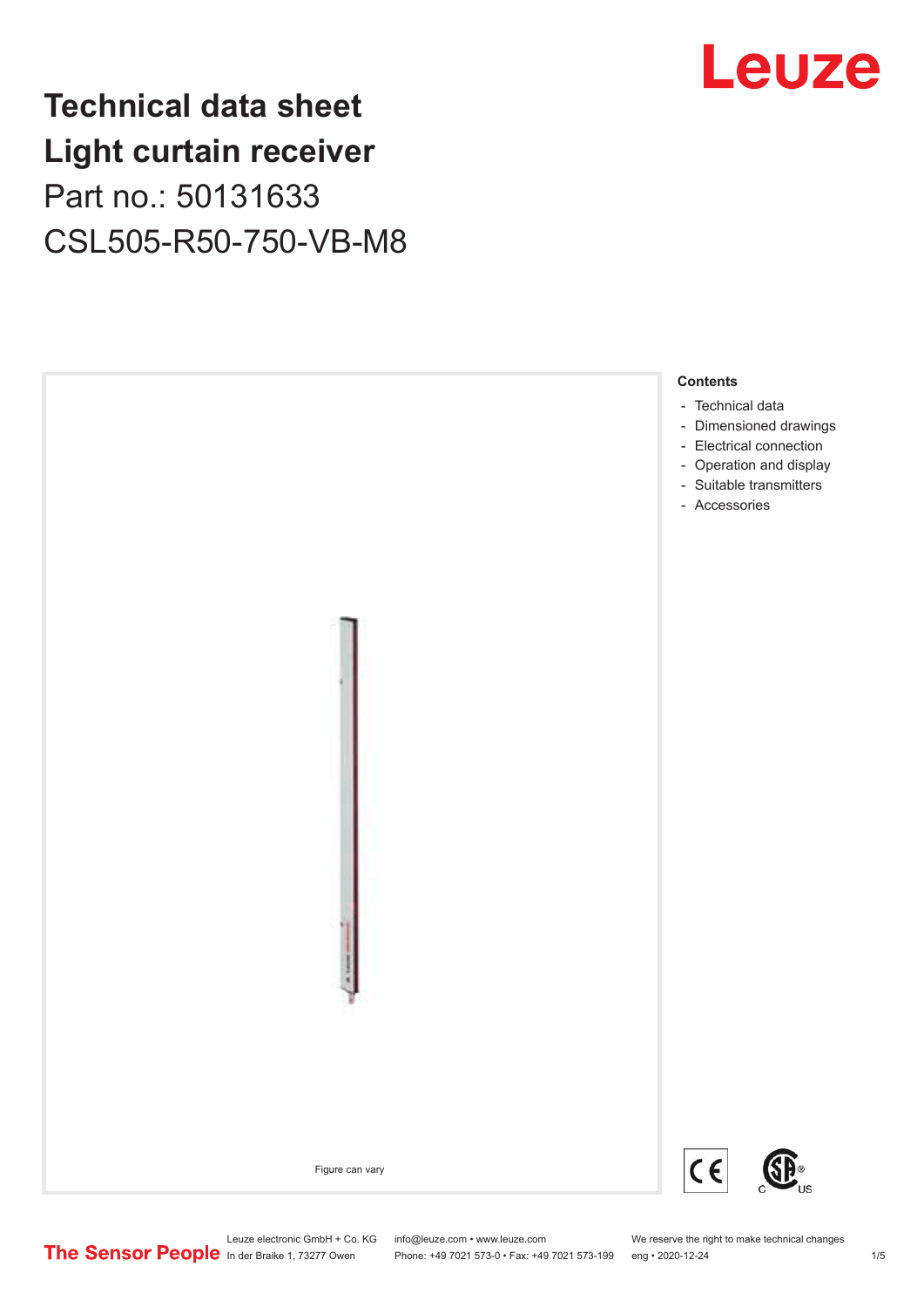### <span id="page-1-0"></span>**Technical data**

# Leuze

**Signal OUT** 

| <b>Basic data</b>                                         |                              |  |  |
|-----------------------------------------------------------|------------------------------|--|--|
| <b>Series</b>                                             | 505                          |  |  |
| <b>Operating principle</b>                                | Throughbeam principle        |  |  |
| Device type                                               | Receiver                     |  |  |
| <b>Application</b>                                        | Precise object detection     |  |  |
| <b>Special version</b>                                    |                              |  |  |
| <b>Special version</b>                                    | Crossed-beam scanning        |  |  |
|                                                           | Diagonal-beam scanning       |  |  |
|                                                           | Parallel-beam scanning       |  |  |
|                                                           | Teach input                  |  |  |
|                                                           | Warning output               |  |  |
| <b>Optical data</b>                                       |                              |  |  |
| <b>Operating range</b>                                    | Guaranteed operating range   |  |  |
| <b>Operating range</b>                                    | 0.35m                        |  |  |
| <b>Measurement field length</b>                           | 750 mm                       |  |  |
| <b>Number of beams</b>                                    | 16 Piece(s)                  |  |  |
| Beam spacing                                              | 50 mm                        |  |  |
| <b>Measurement data</b>                                   |                              |  |  |
| Minimum object diameter                                   | 52.5 mm                      |  |  |
| <b>Electrical data</b>                                    |                              |  |  |
| <b>Protective circuit</b>                                 | Inductive protection         |  |  |
|                                                           | Polarity reversal protection |  |  |
|                                                           | Short circuit protected      |  |  |
|                                                           |                              |  |  |
| Performance data                                          |                              |  |  |
| Supply voltage U <sub>B</sub>                             | 18  30 V, DC                 |  |  |
|                                                           |                              |  |  |
| Outputs<br>Number of digital switching outputs 2 Piece(s) |                              |  |  |
|                                                           |                              |  |  |
| <b>Switching outputs</b>                                  |                              |  |  |
|                                                           |                              |  |  |
| <b>Switching output 1</b>                                 |                              |  |  |
| <b>Switching element</b>                                  | Transistor, Push-pull        |  |  |
| <b>Switching principle</b>                                | Light/dark reversible        |  |  |
| <b>Switching output 2</b>                                 |                              |  |  |
| <b>Switching element</b>                                  | Transistor, Push-pull        |  |  |
| <b>Switching principle</b>                                | Light/dark reversible        |  |  |
|                                                           |                              |  |  |
| <b>Timing</b>                                             |                              |  |  |
| Cycle time                                                | 20 ms                        |  |  |
| Response time per beam                                    | $1,000$ $\mu s$              |  |  |
|                                                           |                              |  |  |

#### **Connection**

**Number of connections** 1 Piece(s)

|                                                                      | Teach input                   |
|----------------------------------------------------------------------|-------------------------------|
|                                                                      | Voltage supply                |
| Type of connection                                                   | Connector                     |
| <b>Thread size</b>                                                   | M <sub>8</sub>                |
| <b>Type</b>                                                          | Male                          |
| <b>Material</b>                                                      | Metal                         |
| No. of pins                                                          | 4-pin                         |
| Encoding                                                             | A-coded                       |
| <b>Mechanical data</b>                                               |                               |
| Design                                                               | Cubic                         |
| Dimension (W x H x L)                                                | 10 mm x 960 mm x 27 mm        |
| <b>Housing material</b>                                              | Metal                         |
| <b>Metal housing</b>                                                 | Aluminum                      |
| Lens cover material                                                  | Plastic                       |
| <b>Housing color</b>                                                 | Silver                        |
| Type of fastening                                                    | Through-hole mounting         |
|                                                                      |                               |
| <b>Operation and display</b>                                         |                               |
| Type of display                                                      | LED                           |
| <b>Number of LEDs</b>                                                | 2 Piece(s)                    |
| Type of configuration                                                | Software                      |
|                                                                      | Via pin assignment            |
| <b>Environmental data</b>                                            |                               |
| Ambient temperature, operation                                       | $-30$ 50 °C                   |
| Ambient temperature, storage                                         | $-40$ 65 °C                   |
|                                                                      |                               |
| <b>Certifications</b>                                                |                               |
| Degree of protection                                                 | IP 65                         |
| <b>Protection class</b>                                              | III                           |
| <b>Standards applied</b>                                             | EN 60947-5-2 (German version) |
| <b>Classification</b>                                                |                               |
| <b>Customs tariff number</b>                                         | 90314990                      |
| eCl@ss 5.1.4                                                         | 27270910                      |
| eCl@ss 8.0                                                           | 27270910                      |
| eCl@ss 9.0                                                           | 27270910                      |
| eCl@ss 10.0                                                          | 27270910                      |
|                                                                      |                               |
|                                                                      | 27270910                      |
|                                                                      | EC002549                      |
|                                                                      | EC002549                      |
| eCl@ss 11.0<br><b>ETIM 5.0</b><br><b>ETIM 6.0</b><br><b>ETIM 7.0</b> | EC002549                      |

**Connection 1**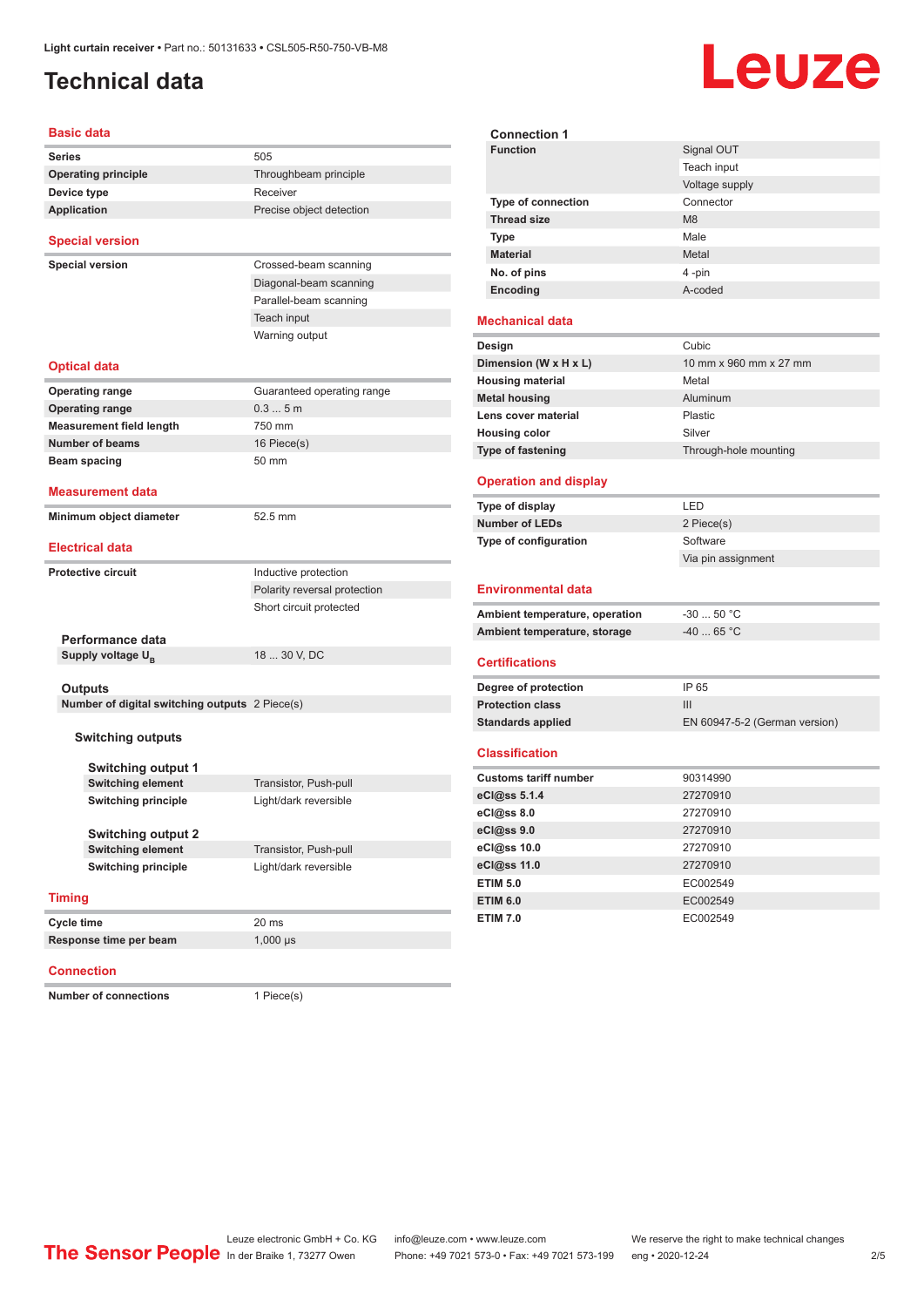#### <span id="page-2-0"></span>**Dimensioned drawings**

Leuze

All dimensions in millimeters



Observe the exact dimensions in the chapter "Technical data, dimensioned drawings" in the operating instructions.

### **Electrical connection**

**Connection 1**

| <b>Function</b>           | Signal OUT     |
|---------------------------|----------------|
|                           | Teach input    |
|                           | Voltage supply |
| <b>Type of connection</b> | Connector      |
| <b>Thread size</b>        | M <sub>8</sub> |
| <b>Type</b>               | Male           |
| <b>Material</b>           | Metal          |
| No. of pins               | 4-pin          |
| Encoding                  | A-coded        |

#### **Pin Pin assignment**

| $\overline{2}$          | OUT 1 / Teach-in / Warning output |
|-------------------------|-----------------------------------|
| 3                       | GND                               |
| $\overline{\mathbf{4}}$ | OUT <sub>2</sub>                  |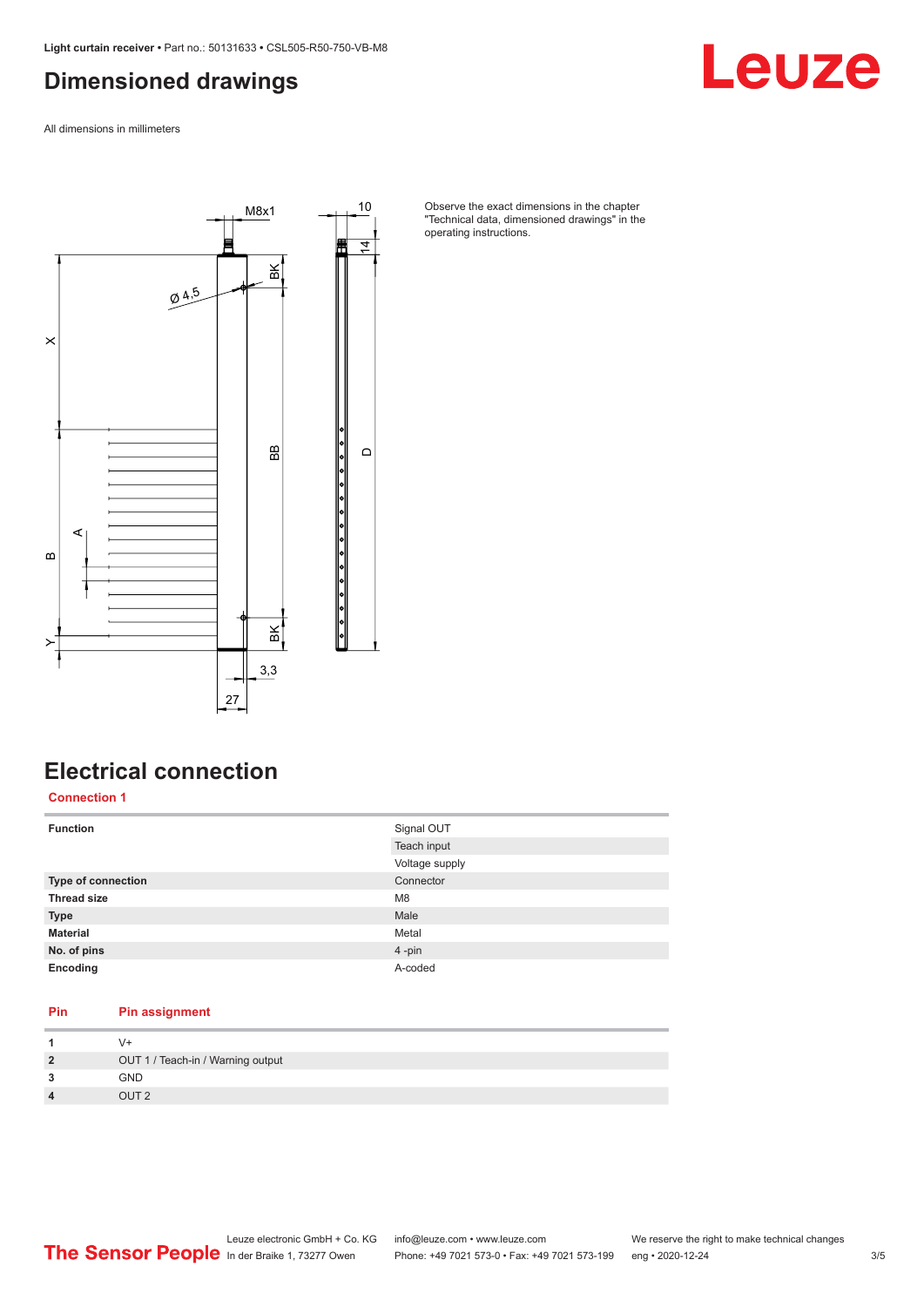#### <span id="page-3-0"></span>**Operation and display**

## Leuze

| <b>Display LED 1</b>       | <b>Display LED 2</b>       | <b>Meaning</b>                   |
|----------------------------|----------------------------|----------------------------------|
| Off                        | Off                        | Off                              |
| Red, continuous light      | Red, continuous light      | Operational readiness            |
| Red, continuous light      | Off                        | Object detected                  |
| Red, flashing              | Red, continuous light      | Ready with minor error           |
| Red, flashing              | Off                        | Object detected with minor error |
| Red, double flash          | Off                        | Configuration error              |
| Red, flashing in phase     | Red, flashing in phase     | Serious error A                  |
| Red, flashing out of phase | Red, flashing out of phase | Serious error B                  |
| Red, continuous light      | Red, double flash          | Teach event successful           |

#### **Suitable transmitters**

| Part no. | <b>Designation</b>       | <b>Article</b>               | <b>Description</b>                                                                                                                                                                                   |
|----------|--------------------------|------------------------------|------------------------------------------------------------------------------------------------------------------------------------------------------------------------------------------------------|
| 50131667 | CSL505-T50-750-VB-<br>M8 | Light curtain<br>transmitter | Application: Precise object detection<br>Special version: Diagonal-beam scanning, Crossed-beam scanning, Parallel-<br>beam scanning<br>Operating range: 0.3  5 m<br>Connection: Connector, M8, 4-pin |

#### **Accessories**

### Connection technology - Connection cables

|   | Part no. | <b>Designation</b> | <b>Article</b>   | <b>Description</b>                                                                                                                                |
|---|----------|--------------------|------------------|---------------------------------------------------------------------------------------------------------------------------------------------------|
| ŧ | 50130856 | KD U-M8-4A-P1-050  | Connection cable | Connection 1: Connector, M8, Axial, Female, 4-pin<br>Connection 2: Open end<br>Shielded: No<br>Cable length: 5,000 mm<br>Sheathing material: PUR  |
| Ī | 50130850 | KD U-M8-4A-V1-050  | Connection cable | Connection 1: Connector, M8, Axial, Female, 4 -pin<br>Connection 2: Open end<br>Shielded: No<br>Cable length: 5,000 mm<br>Sheathing material: PVC |
|   | 50130869 | KD U-M8-4W-V1-020  | Connection cable | Connection 1: Connector, M8, Angled, Female, 4-pin<br>Connection 2: Open end<br>Shielded: No<br>Cable length: 2,000 mm<br>Sheathing material: PVC |

#### Configuration devices

|                          | Part no. | <b>Designation</b> | <b>Article</b> | <b>Description</b>                                            |
|--------------------------|----------|--------------------|----------------|---------------------------------------------------------------|
| <b>Expertise Service</b> | 50132069 | CSL505-Interface   | Module         | Connection: Sub-D<br>Functions: Configuration and test device |